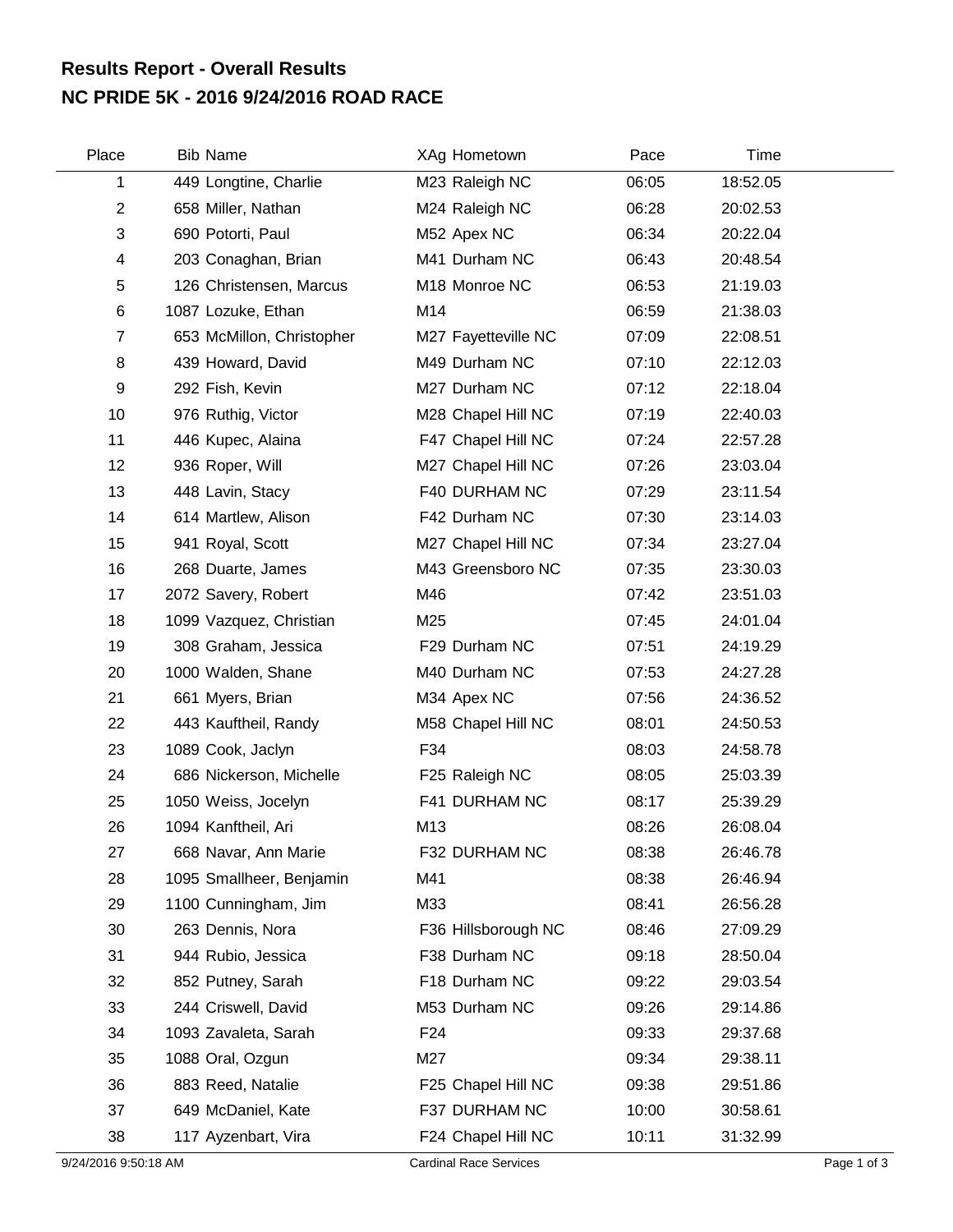| Place | <b>Bib Name</b>                 | XAg Hometown          | Pace  | Time     |
|-------|---------------------------------|-----------------------|-------|----------|
| 39    | 660 Mordecai, Rua               | M37 CARY NC           | 10:13 | 31:39.28 |
| 40    | 659 Mordecai, Kat               | F41 CARY NC           | 10:13 | 31:39.60 |
| 41    | 613 Malhotra, Tristan           | M18 Durham NC         | 10:16 | 31:50.61 |
| 42    | 635 Mayle, Stephanie            | F18 Mechanicsville VA | 10:16 | 31:50.62 |
| 43    | 1096 Contratto, Olivia          | F <sub>17</sub>       | 10:16 | 31:50.85 |
| 44    | 259 Dawson, Brandon             | M18 Durham NC         | 10:16 | 31:51.11 |
| 45    | 444 Kelley, Charles             | M49 Durham NC         | 10:17 | 31:53.10 |
| 46    | 2071 Katz, Abe                  | M27                   | 10:18 | 31:56.11 |
| 47    | 265 Dodson, Chris               | M38 Raleigh NC        | 10:30 | 32:34.12 |
| 48    | 209 Conley, Carolyn             | F49 Concord NC        | 10:32 | 32:38.86 |
| 49    | 1092 Tyndall, Henry             | M16                   | 10:34 | 32:44.61 |
| 50    | 1090 Meshnick, Laura            | F16                   | 10:34 | 32:44.86 |
| 51    | 1091 O'Grady, Frances           | F <sub>16</sub>       | 10:34 | 32:44.86 |
| 52    | 266 Drake, Isabel               | F17 Chapel Hill NC    | 10:34 | 32:44.87 |
| 53    | 2075 Banks, Stephanie           | F <sub>22</sub>       | 10:58 | 34:00.00 |
| 54    | 110 Abbott, Marisa              | F18 DURHAM NC         | 10:58 | 34:00.11 |
| 55    | 1052 Williams, Michael          | M42 Durham NC         | 11:23 | 35:16.61 |
| 56    | 985 Stayer-Brewington, Caroline | F28 Durham NC         | 11:26 | 35:26.10 |
| 57    | 1048 Warmack, Derek             | M27 Durham NC         | 11:26 | 35:26.12 |
| 58    | 1023 Warmack, Abi               | F26 Durham NC         | 11:26 | 35:26.38 |
| 59    | 271 Ellison, Sharon             | F50 DURHAM NC         | 11:29 | 35:36.86 |
| 60    | 441 Jernigan, John              | M17 DURHAM NC         | 11:29 | 35:36.87 |
| 61    | 994 Voorhees, Betsy             | F49 Durham NC         | 12:07 | 37:34.61 |
| 62    | 940 Ross, Sam                   | M40 Chapel Hill NC    | 12:09 | 37:41.11 |
| 63    | 273 Fawcett, Kathryn            | F33 Cary NC           | 12:27 | 38:35.86 |
| 64    | 1224 Willis, Christy            | F32 Cary NC           | 12:37 | 39:07.62 |
| 65    | 982 Simha, Anita                | F21 Chapel Hill NC    | 13:02 | 40:23.86 |
| 66    | 128 Coats, Sarah                | F22 Chapel Hill NC    | 13:02 | 40:23.87 |
| 67    | 687 Paulli, Athelia             | F22 DURHAM NC         | 13:45 | 42:38.61 |
| 68    | 282 Fernandini, Francesca       | F23 DURHAM NC         | 13:45 | 42:38.71 |
| 69    | 297 Gaul, Melissa               | F35 Raleigh NC        | 14:03 | 43:31.87 |
| 70    | 295 Frame, Castle               | F22 DURHAM NC         | 14:04 | 43:37.61 |
| 71    | 646 McCullough, Lauren          | F26 DURHAM NC         | 14:05 | 43:38.12 |
| 72    | 125 Chapman, Mary               | F45 DURHAM NC         | 14:10 | 43:55.11 |
| 73    | 606 MacPhee, Keelee             | F45 Durham NC         | 14:10 | 43:55.36 |
| 74    | 2074 Hennessy, Teig             | M18                   | 14:43 | 45:37.86 |
| 75    | 2073 Glueck, Jamie              | F <sub>18</sub>       | 14:43 | 45:38.11 |
| 76    | 211 Conley, Owen                | F18 Concord NC        | 16:14 | 50:18.11 |
| 77    | 1098 Carpenter, John            | M34                   | 16:41 | 51:41.61 |
| 78    | 445 Kelley, Richard             | M49 Durham NC         | 16:55 | 52:26.78 |
| 79    | 318 Gunter, Erin                | F33 Durham NC         | 19:05 | 59:09.11 |